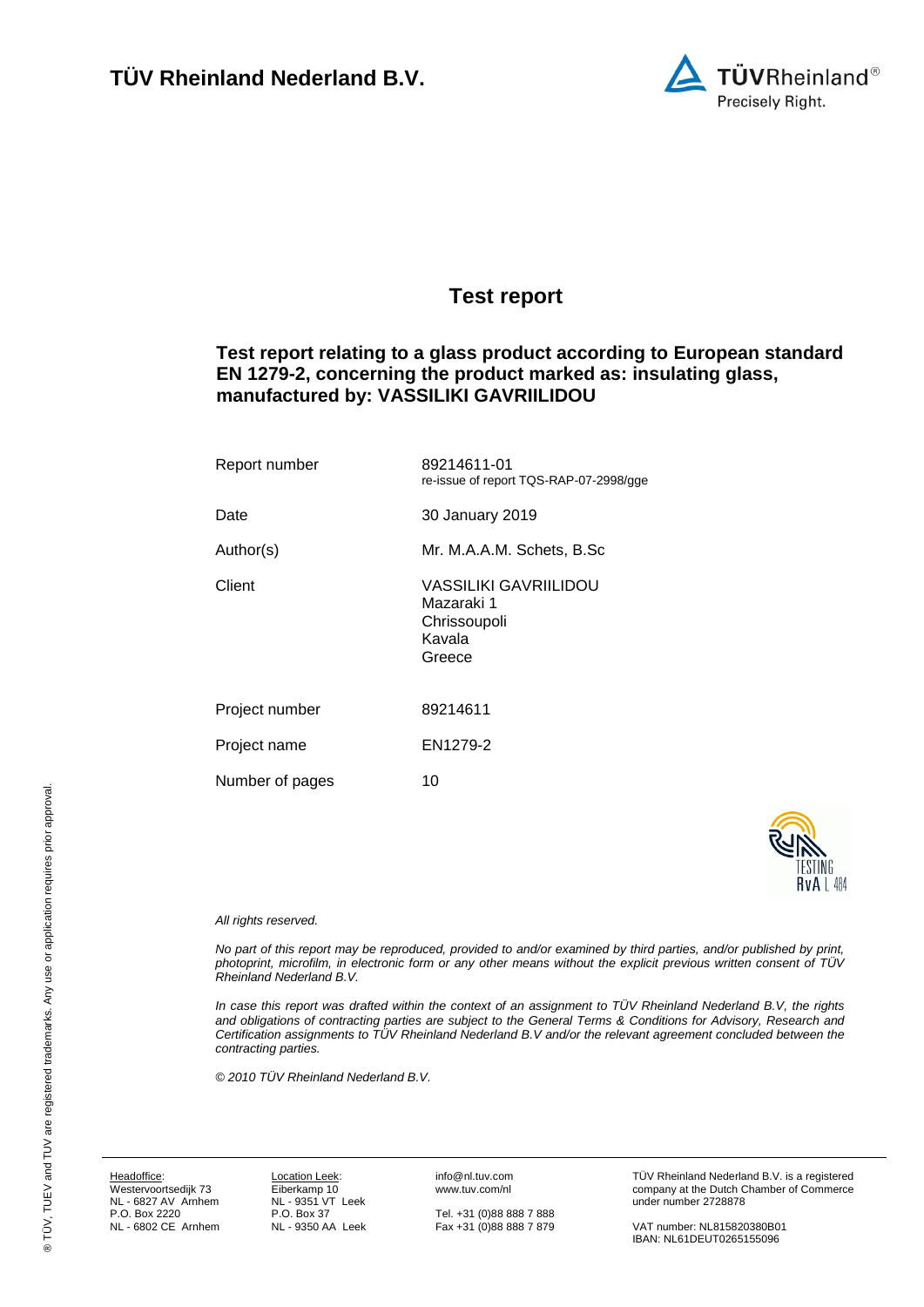Page 2 / 10



# **Contents**

| 1 Introduction                                      | 3                       |
|-----------------------------------------------------|-------------------------|
| 1.1<br>Purpose                                      | 3                       |
| 1.2<br>Description of the test specimen             | 3                       |
| 1.3<br>Sampling procedure                           | 4                       |
| 1.4<br>Application                                  | 4                       |
| 1.5<br>Method of testing                            | 4                       |
| 1.6<br>Put out to contract                          | 4                       |
| 1.7<br>Period of testing                            | 4                       |
| 1.8<br>Privacy statement                            | 4                       |
| Remark concerning this ITT report<br>1.9            | 4                       |
| 1.10<br>Notifications, accreditations, designations | $\overline{\mathbf{4}}$ |
| <b>Test results</b><br>$2^{\circ}$                  | 5                       |
| 2.1<br>Description of the test                      | 5                       |
| 2.2<br>Results and requirement                      | 5                       |
| <b>Conclusion</b><br>3                              | $\overline{\mathbf{r}}$ |
| <b>References</b><br>4                              | 8                       |
| 5<br><b>Signatures</b>                              | 9                       |
| Appendix A, Summary of test results                 | 10                      |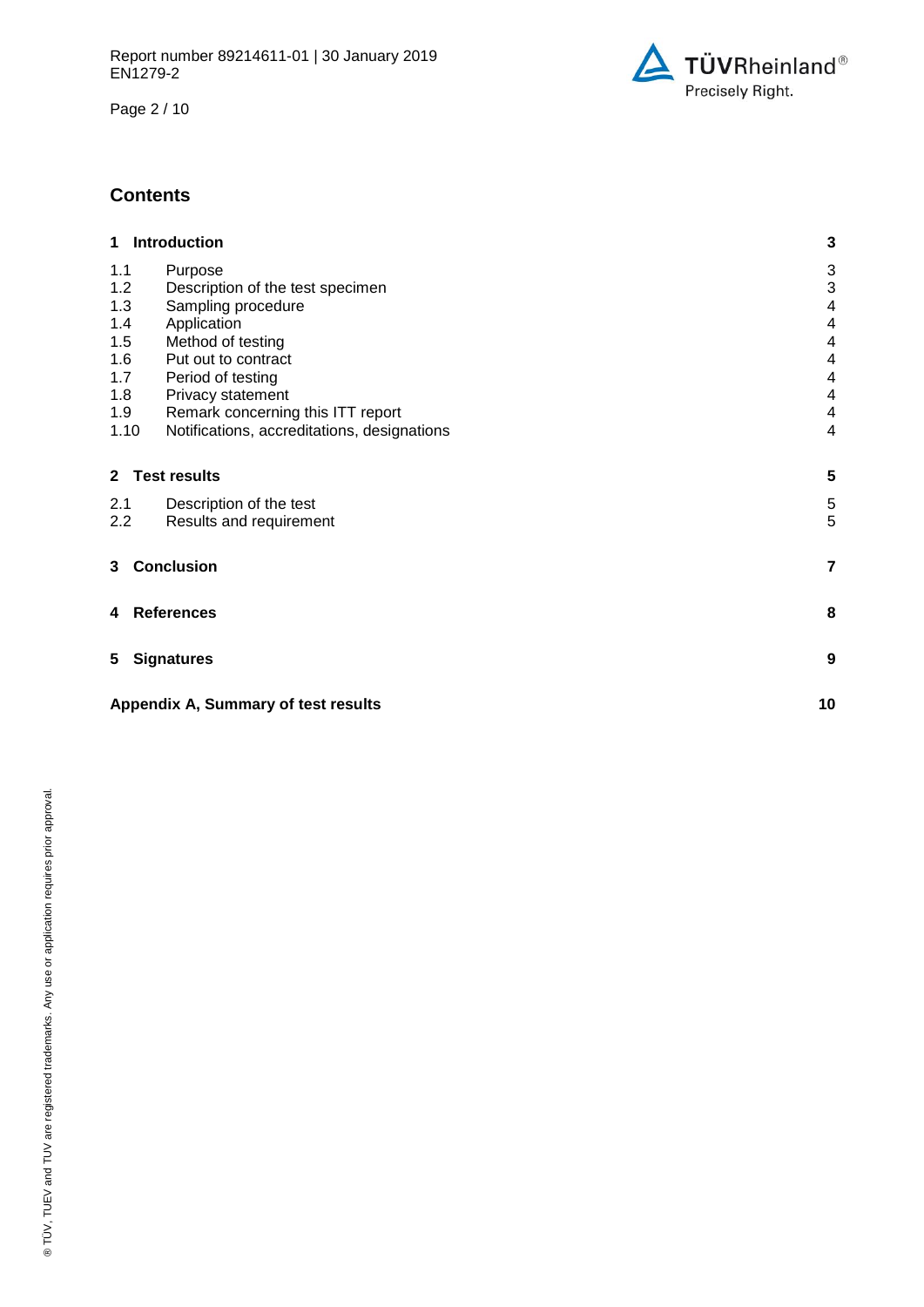Page 3 / 10



# **1 Introduction**

## **1.1 Purpose**

The tests have been performed in order to establish whether or not the product meets the requirements of the European standard EN 1279-2 [1].

This report is a re-issue of report TQS-RAP-07-2998/gge, November 2007, because of a name change/take-over of the manufacturer/company.

# **1.2 Description of the test specimen**

<span id="page-2-2"></span><span id="page-2-1"></span><span id="page-2-0"></span>

| Insulating glass units - Declaration manufacturer |                                            |  |  |  |
|---------------------------------------------------|--------------------------------------------|--|--|--|
| Manufacturer                                      | <b>VASSILIKI GAVRIILIDOU</b>               |  |  |  |
| Address of manufacturer                           | Mazaraki 1, Chrissoupoli, Kavala, Greece   |  |  |  |
| Plant                                             | same as above                              |  |  |  |
| Line ID where the samples are made                |                                            |  |  |  |
| Date of production                                | June 21, 2007                              |  |  |  |
| <b>Product Name</b>                               | insulating glass                           |  |  |  |
| System description, file number                   | Manios V. Maniou D. O.E., 166              |  |  |  |
| <b>Exterior dimensions</b>                        | 502 mm x 352 mm                            |  |  |  |
| <b>Total thickness</b>                            | 20 mm                                      |  |  |  |
| Construction                                      | $4/12/4$ mm                                |  |  |  |
| Spacer                                            | Profilglass S.p.A. H6.5 standard           |  |  |  |
| Spacer material                                   | metal                                      |  |  |  |
| Corner construction                               | corner keys                                |  |  |  |
| Corner keys                                       | Profilglass S.p.A. polypropylene-polyamide |  |  |  |
| Linear connector                                  |                                            |  |  |  |
| Desiccant                                         | <b>Grace Phonosorb</b>                     |  |  |  |
| Desiccant type                                    | ä,                                         |  |  |  |
| Standard Moisture adsorption capacity $(T_C)$     | $\overline{\phantom{0}}$                   |  |  |  |
| Desiccant amount                                  |                                            |  |  |  |
| Outer sealant                                     | Henkel Terostat-998 R                      |  |  |  |
| Polymer type                                      | 2C polysulfide                             |  |  |  |
| Average sealant depth on spacer back (u)          |                                            |  |  |  |
| Average sealant width on glass surface (s)        |                                            |  |  |  |
| Inner sealant:                                    | Henkel Terostat-969                        |  |  |  |
| Polymer type:                                     | Polyisobutylene                            |  |  |  |
| Average sealant width (r):                        | $\blacksquare$                             |  |  |  |
| Mass of inner sealant per length and side (R)     | $\overline{a}$                             |  |  |  |
| Coating                                           | <b>NO</b>                                  |  |  |  |
| Edge deletion                                     | N/A                                        |  |  |  |
| Gas filling                                       |                                            |  |  |  |
| Nominal gas concentration                         | ÷,                                         |  |  |  |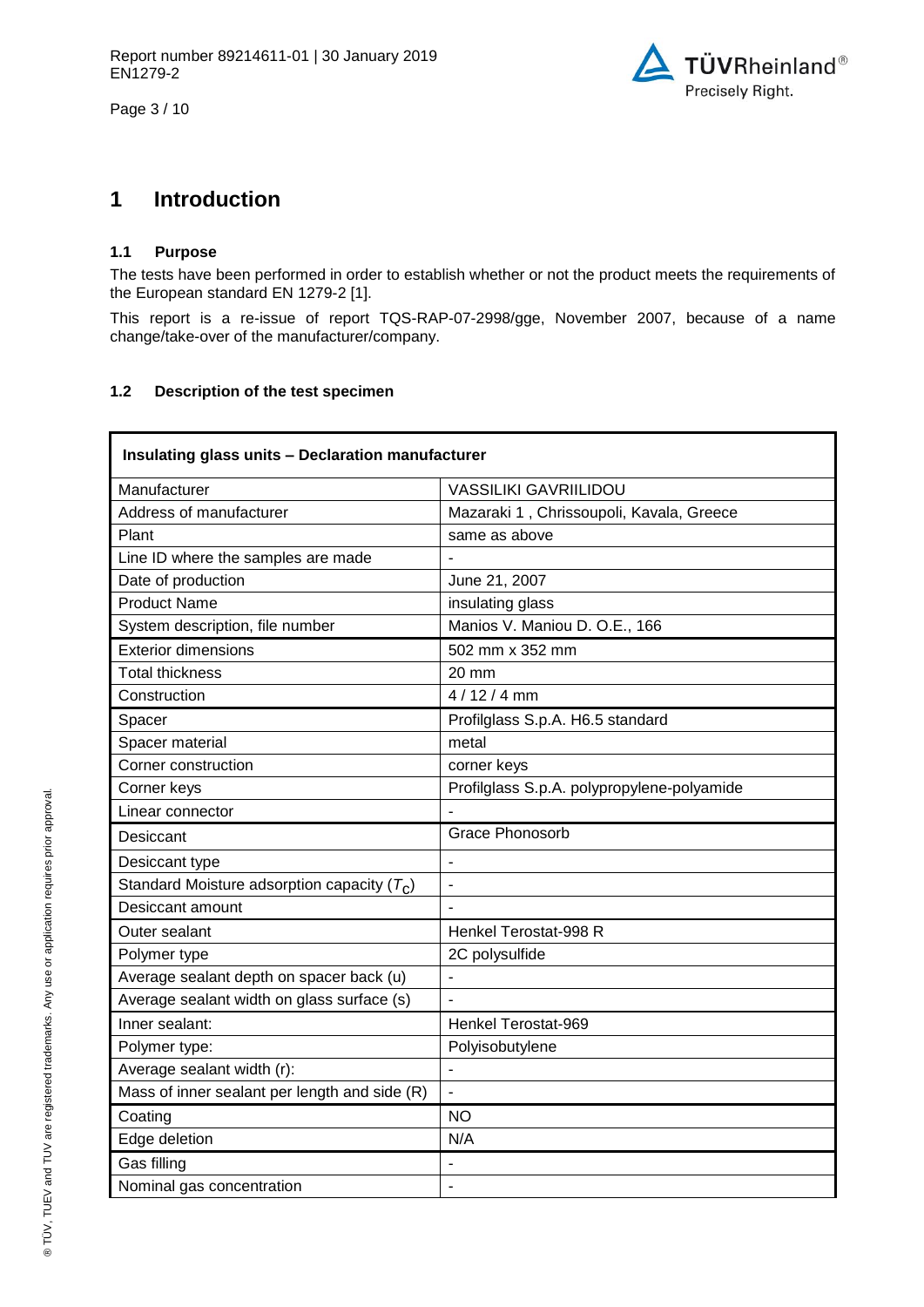

Page 4 / 10

| Temperature during production | - |
|-------------------------------|---|
| Pressure during production    | - |
| Altitude during production    | - |
| Closing of gas filling holes  | - |
| Special features              |   |

# **1.3 Sampling procedure**

TÜV Rheinland B.V., acting as Notified Test Laboratory, has had no influence on the selection of the sample. All test specimen within the sample were test-worthy.

# **1.4 Application**

The request for re-issuing the report was submitted by the assignor on 23 December 2018, order or reference number or name: -/-. Quotation number / assignment form number: 89002194.

## **1.5 Method of testing**

All applicable tests have been performed according to the European standard EN 1279-2 [1].

## **1.6 Put out to contract**

No tests were performed at third parties.

## **1.7 Period of testing**

The tests took place in 2007.

## **1.8 Privacy statement**

Due to privacy reasons, the names of involved personnel that executed the tests, are not disclosed in the report. However, this information is available on internal work sheets, test forms etc. in the project file.

# **1.9 Remark concerning this ITT report**

For any other manufacturer this initial type test (ITT) report is not automatically valid. The manufacturer for this ITT report is defined under 1.2.

# **1.10 Notifications, accreditations, designations**

TÜV Rheinland Nederland B.V. has been notified by the Dutch Ministry of Infrastructure and the Environment as Notified Laboratory (number 1750) and Notified (Factory Production Control) Certification Body (number 0336) for the European Construction Products Regulation 305/2011 (EU).

TÜV Rheinland Nederland B.V. has been accredited by the Dutch Accreditation Council (RvA) as ISO 17025 Test Laboratory (nr. L 484) and ISO 17065 Certification Body (nr. C078).

TÜV Rheinland Nederland B.V. has been designated as Technical Service (Laboratory) by the Approval Authorities for Germany (KBA – E1) and the Netherlands (RDW – E4) for automotive safety glass (ECE R43, 92/22/EC, 2009/144/EC).

TÜV Rheinland Nederland B.V. has been recognised by the German Institute for building technics (DIBt) under number NL005 as test, control and certification body.

# **Remark**

The reported tests were performed under ISO 17025 accreditation.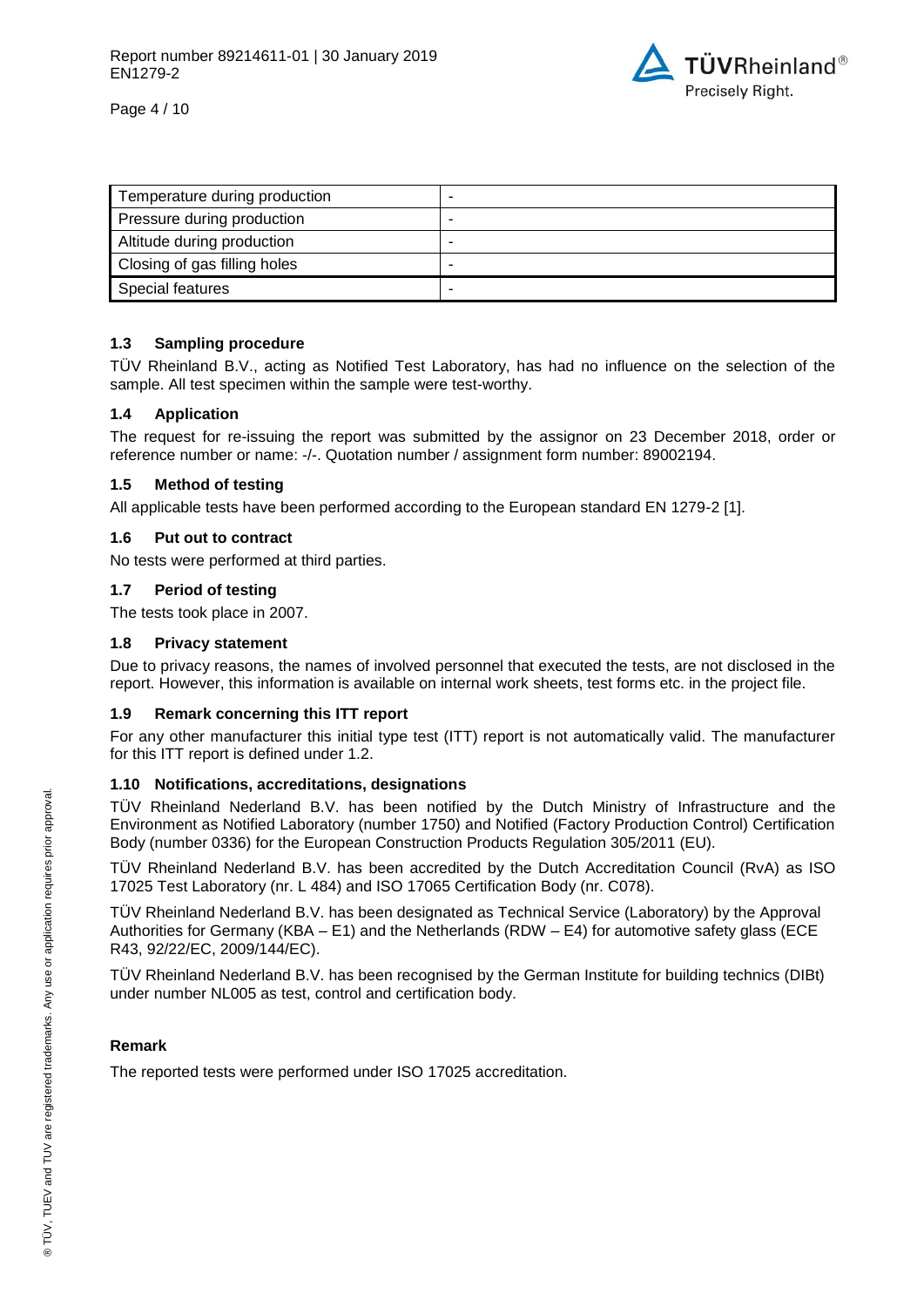Page 5 / 10



# **2 Test results**

## **2.1 Description of the test**

The test specimens (insulating glass unit or IGU's) are conditioned for a minimum of two weeks at standard laboratory conditions. Five specimens are submitted to the specified climate test.

The climate test consists of two parts. The first part consists of 56 cycles of 12 hours from -18 °C to +53 °C with slopes of 14 °C/h where at -18 °C and at +53 °C the temperature is constant for 1 hour. This part is followed by a second part consisting of a period of 7 weeks at a constant temperature of 58 °C. For both parts a relative humidity of  $> 95$  % is applied in case the temperature is above 0 °C.

After the climate test the specimens are stored at (23±2) °C and (50±5) % relative humidity for at least 1 week before measuring the moisture content (Tt). With the average initial moisture content (Ti) the standard moisture absorption capacity  $(T_c)$  the moisture penetration index is calculated for each IGU after the climate test.

## **2.2 Results and requirement**

Prior to ageing, all 15 IGU's were visually inspected. No special deviations above variations due to the production process were found. After the visual inspection the test specimen were analysed on dew points. All IGU's showed dew points lower then -60°C. The test specimens were randomly numbered and the moisture contents ( $T_i \& T_f$ ) were determined with drying method. From these results the individual penetration indices I and Iav were calculated. According to the standard [1] the measurement uncertainty of I is maximal 0.1.

| <b>Initial values</b> |          |           |           |                                    |
|-----------------------|----------|-----------|-----------|------------------------------------|
| Unit no.              | $mo$ [g] | $m_i$ [g] | $m_r$ [g] | $T_i$ [%]<br>$(m_i-m_r)/(m_r-m_o)$ |
|                       | 58.9118  | 80.8602   | 80.3477   | 2.39                               |
| 8                     | 60.2895  | 80.7668   | 80.2548   | 2.56                               |
| 9                     | 61.7554  | 83.7100   | 83.1556   | 2.59                               |
| 10                    | 59.9848  | 82.0345   | 81.5308   | 2.34                               |
| Average               |          |           |           | 2.47                               |

#### **Detailed test results**

| After climate exposure |          |           |           |                                        |            |
|------------------------|----------|-----------|-----------|----------------------------------------|------------|
| Unit no.               | $mo$ [g] | $m_f$ [g] | $m_r$ [g] | $T_f$ [%]<br>$(m_f - m_r)/(m_r - m_o)$ | $I^{\ast}$ |
| 4                      | 55,5098  | 76.5947   | 75.6656   | 4.61                                   | 0.12       |
| 5                      | 59.2030  | 79.6602   | 79.0211   | 3.22                                   | 0.04       |
| 6                      | 57.7784  | 80.9702   | 80.3061   | 2.95                                   | 0.03       |
| 11                     | 63.0921  | 83.8786   | 83.3090   | 2.82                                   | 0.02       |
| 12                     | 62.1876  | 86.8740   | 86.0763   | 3.34                                   | 0.05       |
| Average                |          |           |           |                                        | 0.05       |

 $\cdot$ ) *I* is calculated with a standard value of 20.0 % for T<sub>c</sub> as mentioned in EN 1279-2 annex D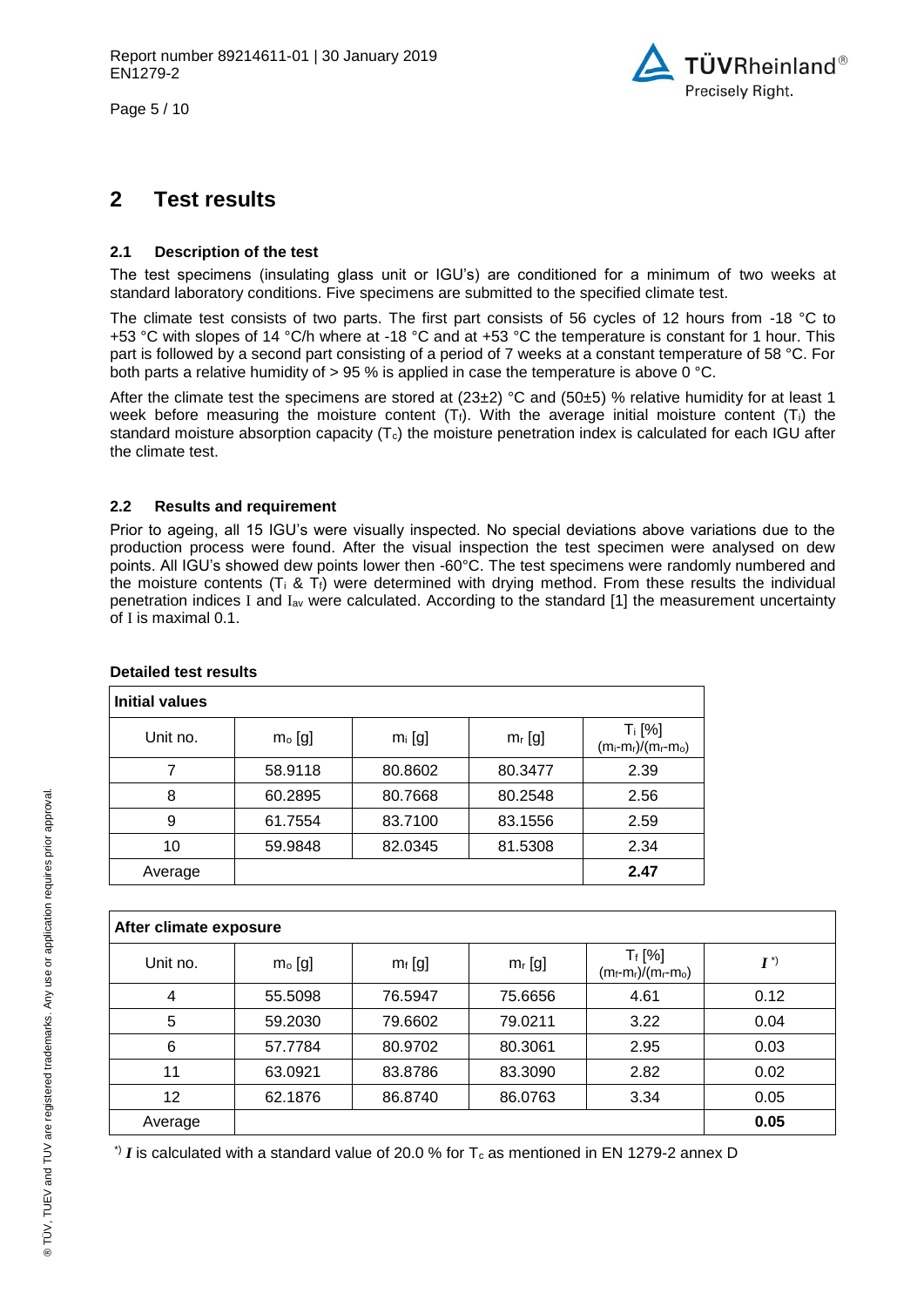

Page 6 / 10

| <b>Required</b>                                                                                                                                                                                                                                  | Value of the test                                   | Pass / fail |
|--------------------------------------------------------------------------------------------------------------------------------------------------------------------------------------------------------------------------------------------------|-----------------------------------------------------|-------------|
| EN 1279-2:2002 §4.1 Moisture penetration index                                                                                                                                                                                                   |                                                     |             |
| Insulating glass units shall fulfil their functions during an<br>economically reasonable working life. Therefore the following<br>values are verified on test specimens submitted to the climate<br>test described in this Part of the standard. |                                                     |             |
| The average moisture penetration index $I_{av}$ over the five test<br>specimen shall not exceed 0.20                                                                                                                                             | $I_{av}$ over the five test<br>specimen = $0.05$    | pass        |
| The unit with the highest moisture penetration index shall have<br>an index value I not exceeding 0.25                                                                                                                                           | Highest moisture<br>penetration index<br>$I = 0.12$ | pass        |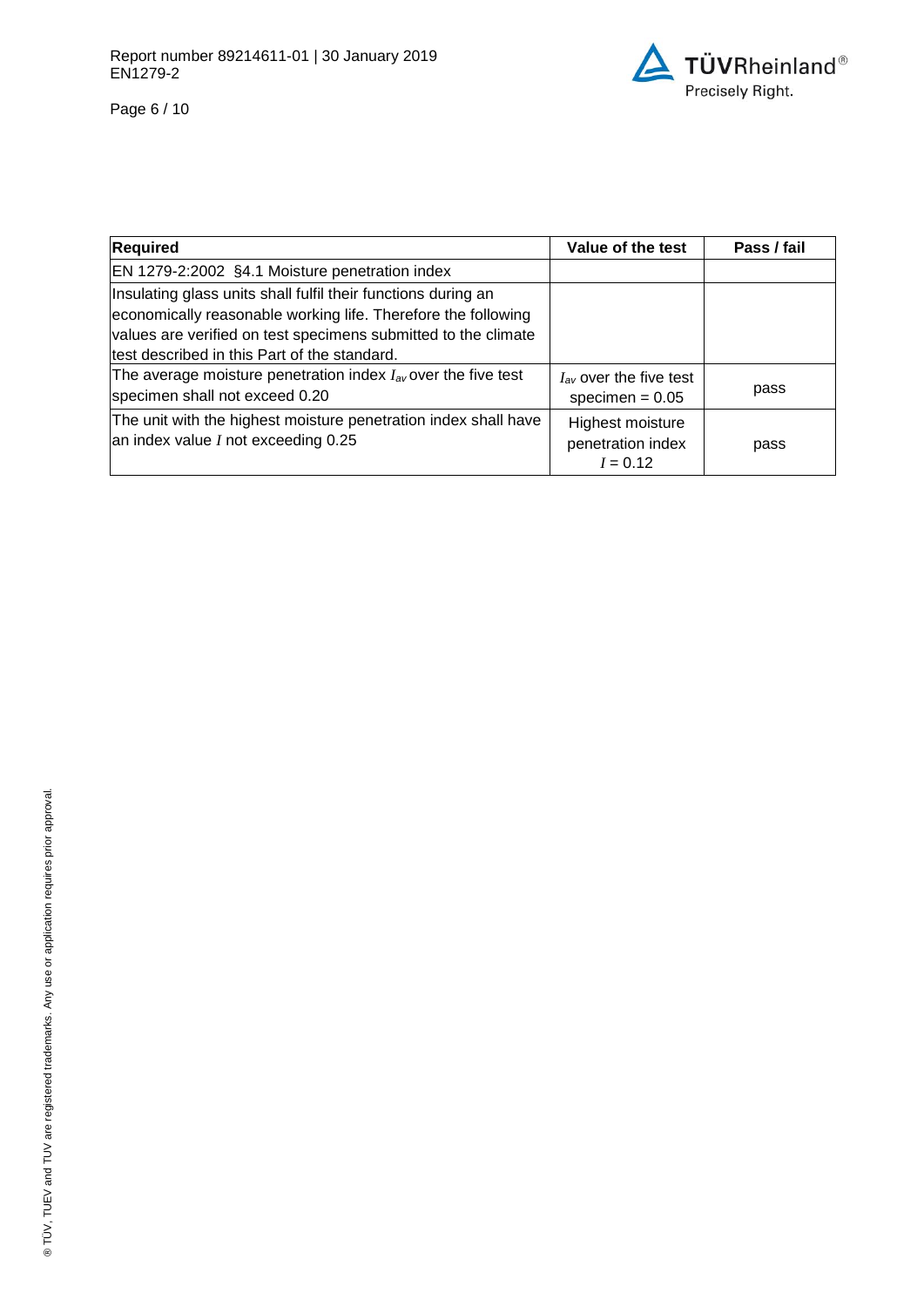

Page 7 / 10

# **3 Conclusion**

The tested glass product, marked by the client or manufacturer as: [insulating glass,](#page-0-8) manufactured by: VASSILIKI [GAVRIILIDOU,](#page-0-3) with inner sealant with trade mark/type: [Henkel Terostat-969](#page-2-0) and outer sealant with trade mark/type: [Henkel Terostat-998 R,](#page-2-1) meets the applicable requirements as stated in the European standard EN 1279-2 [1].

The test results exclusively relate to the tested objects.

# **Remark 1**

When and if changes are made in production method and/or equipment, assessment according to this standard shall be reconsidered and re-tests shall be performed when the changes can lead to different specifications of the glass. The decision and responsibility lies at the manufacturer.

# **Remark 2**

If no reference of the product description was supplied by the manufacturer, than that document shall be added to this test report by the manufacturer. It was to the manufacturer's responsibility that the samples delivered for initial type test are representative to the production and deviations from perfection were included in the delivered test samples.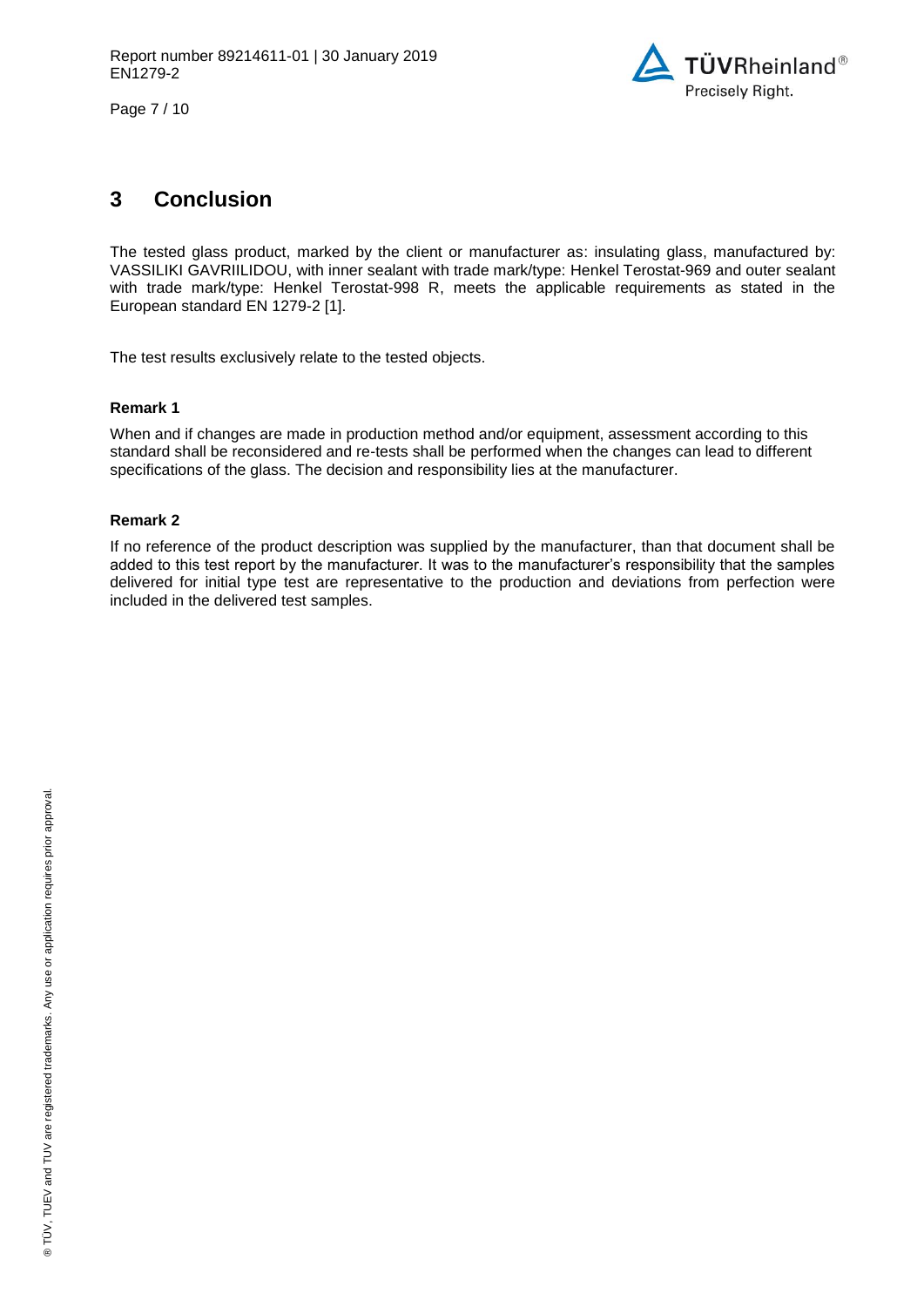

Page 8 / 10

# **4 References**

1 European standard EN 1279-2:2002 (E), Glass in building – Insulating glass units – Part 2: Long term test method and requirements for moisture penetration, European Committee for Standardization, November 2002.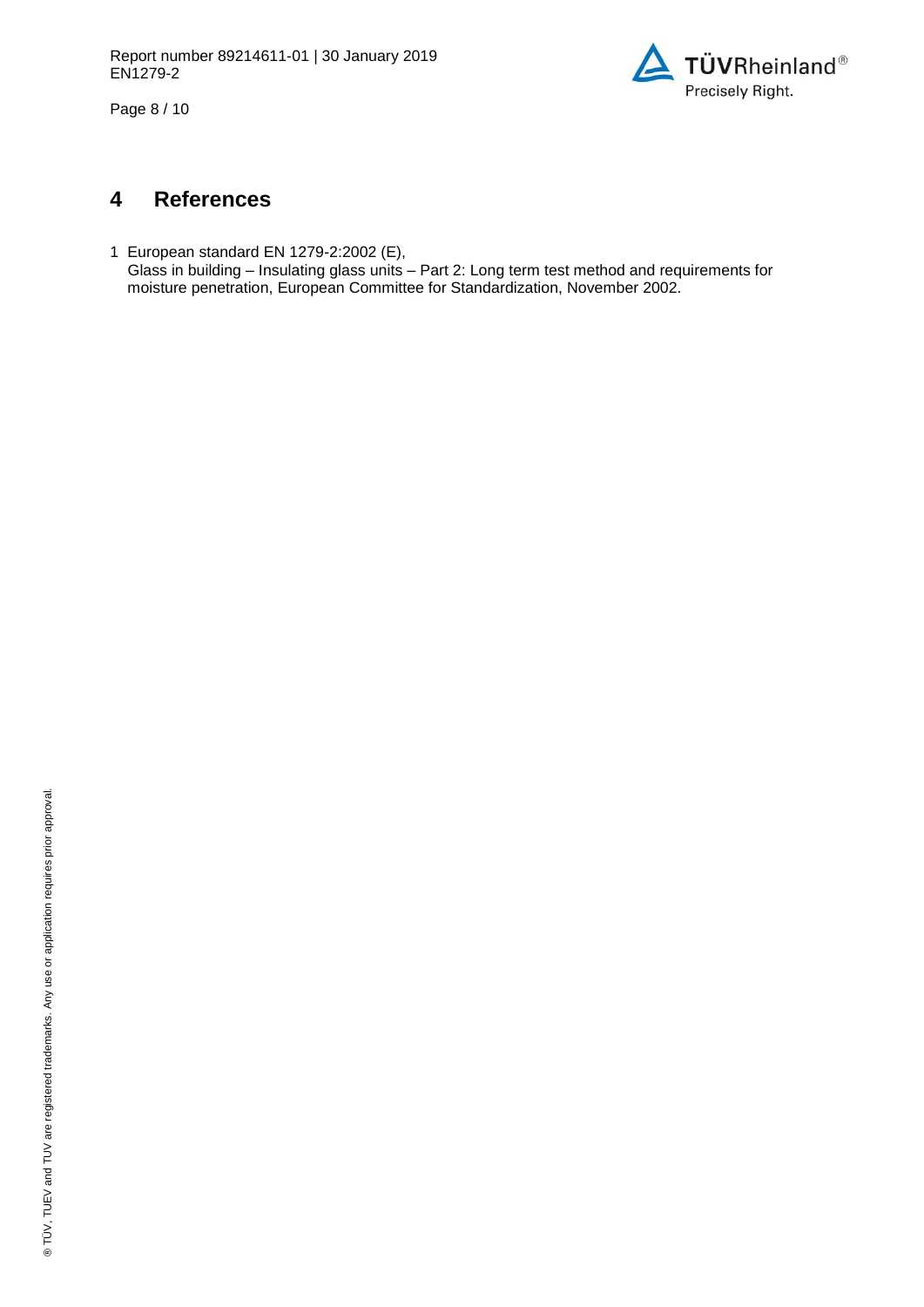

Page 9 / 10

# **5 Signatures**

| Author                          | Signature |
|---------------------------------|-----------|
| Mr. M.A.A.M. Schets, B.Sc.      |           |
| Specialist                      |           |
| Peer review                     | Signature |
| Mr. R. Brandhorst<br>Specialist |           |
|                                 |           |
| <b>Approved by</b>              | Signature |
| Mr. H. van Ginkel               |           |
| <b>LSM</b>                      |           |